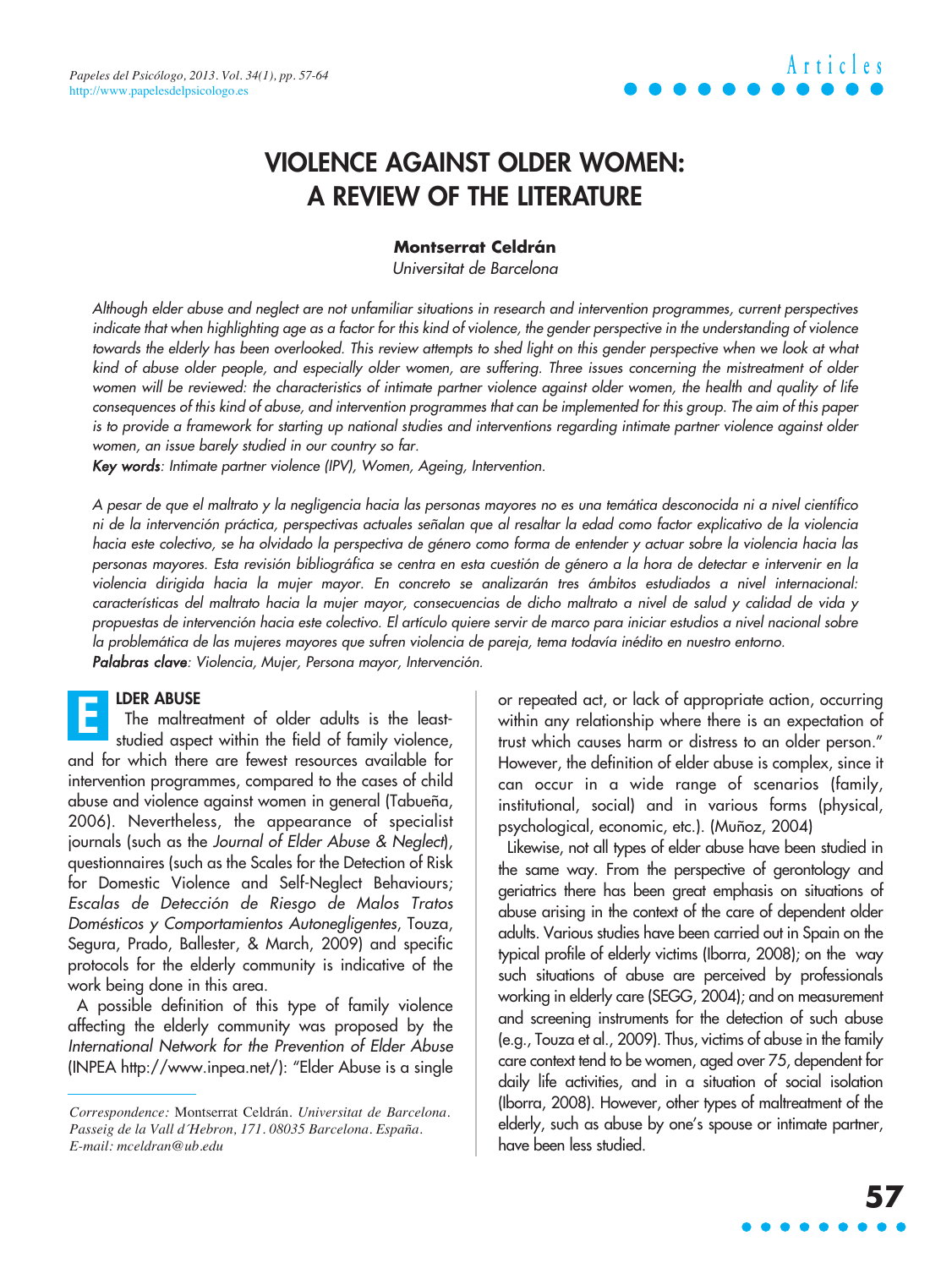#### **INTIMATE PARTNER VIOLENCE AMONG THE ELDERLY**

For some years now, professionals and researchers have been becoming increasingly sensitive to the issue of gender violence against older women. For example, there are various projects funded by the European Union within the Daphne subprogramme on violence against women, including IPVoW (Intimate Partner Violence and Older Women) and AVOW (Prevalence Study of Violence and Abuse against Older Women), both of which have addressed the problem.

At least three scenarios in which situations of intimate partner violence against older women can occur are worthy of consideration (Brandl & Raymond, 1998). The first of these concerns cases of elderly couples in which there is a long history of mistreatment of the woman; where women have suffered abuse from their husband for most of their married life. It is important to highlight the fact that – particularly in Spain – cases of separation or divorce are still quite uncommon today among the older adult population: just 3.9% of older adults in Spain are divorced, according to the latest official report (IMSERSO, 2009). This low rate of separations, together with other characteristics of older women (lower purchasing power compared to elderly men; strong socialization according to strictly-defined gender roles) makes it difficult for older women to seek help in cases of ongoing mistreatment by their partner. Most research on intimate partner violence among the elderly considers only this type of abuse (Desmarais & Reeves, 2007).

Secondly, there are cases of intimate partner violence among older adults in which the abuse first appears in later life. Such abuse situations would be associated with the onset of illness in one member of the couple (e.g., dementia or delusions), with changes in family and social roles ("empty nest"; retirement), or with physical changes that cause difficulties at a sexual level in one or both partners (Band-Winterstein & Eisikovits, 2009; Desmarais & Reeves, 2007). Sometimes, however, these very changes can motivate older women who have endured an abusive relationship over many years to report the abuse to the authorities or the police, often after a divorce and/or the children have left home (Buchbinder & Winterstein, 2003).

Thirdly and finally, there will be women who begin a new relationship –which turns out to be abusive – in later life. However, at least in Spain, this situation is quite uncommon, as reflected in the statistics: new marriages involving older adults currently account for less than 2% of all marriages in this country (Sánchez & Bote-Díaz, 2005).

Research in the area of violence against older women in intimate partner relationships is not without its difficulties. Apart from the dearth of studies to date in this field, the research reviews carried out (e.g., Brandl & Cook-Daniels, 2002) highlight the problems involved in comparing and analyzing the different articles, which are due, for example, to discrepancies in the definition of mistreatment or abuse, the low representativeness of samples, or the sampling methods used. Furthermore, qualitative studies are over-represented, to the detriment of more epidemiological and quantitative studies with representative samples of the elderly population (Weeks & Leblanc, 2011), and this affects the potential for generalization of the results. This review of the relevant research focuses on three aspects: the characteristics of abuse against older women, its consequences, and the potential for intervention.

#### **CHARACTERISTICS OF THE MISTREATMENT OF OLDER WOMEN**

Many surveys designed to enquire whether or not women have been abused within their intimate partner relationship fail to include women over 59 in their samples. On the one hand, this means that we cannot calculate the prevalence of the problem, and on the other, it reveals a lack of acknowledgment of the problem. Such discrimination by age would form part of the ageism faced by many older people at the work, personal and social levels (Butler, 1969). An exception in the case of Spain is the Macrosurvey on "Violence against women" (Instituto de la Mujer, 2007). This study showed that 6.9% of women aged over 65 were abused by their partners, a lower figure than the 9.6% found for the general population.

At an international level, results on the prevalence and typology of abuse endured by older women vary from study to study and according to the methodology and the type of mistreatment studied. For example, in some studies women over 60 were asked whether since the age of 55 they had suffered any type of abuse (Fisher & Regan, 2006), whilst in other studies participants were asked if they had been abused in the past year (Mouton, 2003). However, all the research carried out to date highlights the existence of mistreatment of women aged over 60. Cook, Dinnen and O'Donnell (2011) situate the prevalence of intimate partner abuse in over-50s at between 6 and 18% of the older population, though other authors report figures as high as 25% (Luoma et al., 2011). Moreover, as researchers in this field stress, the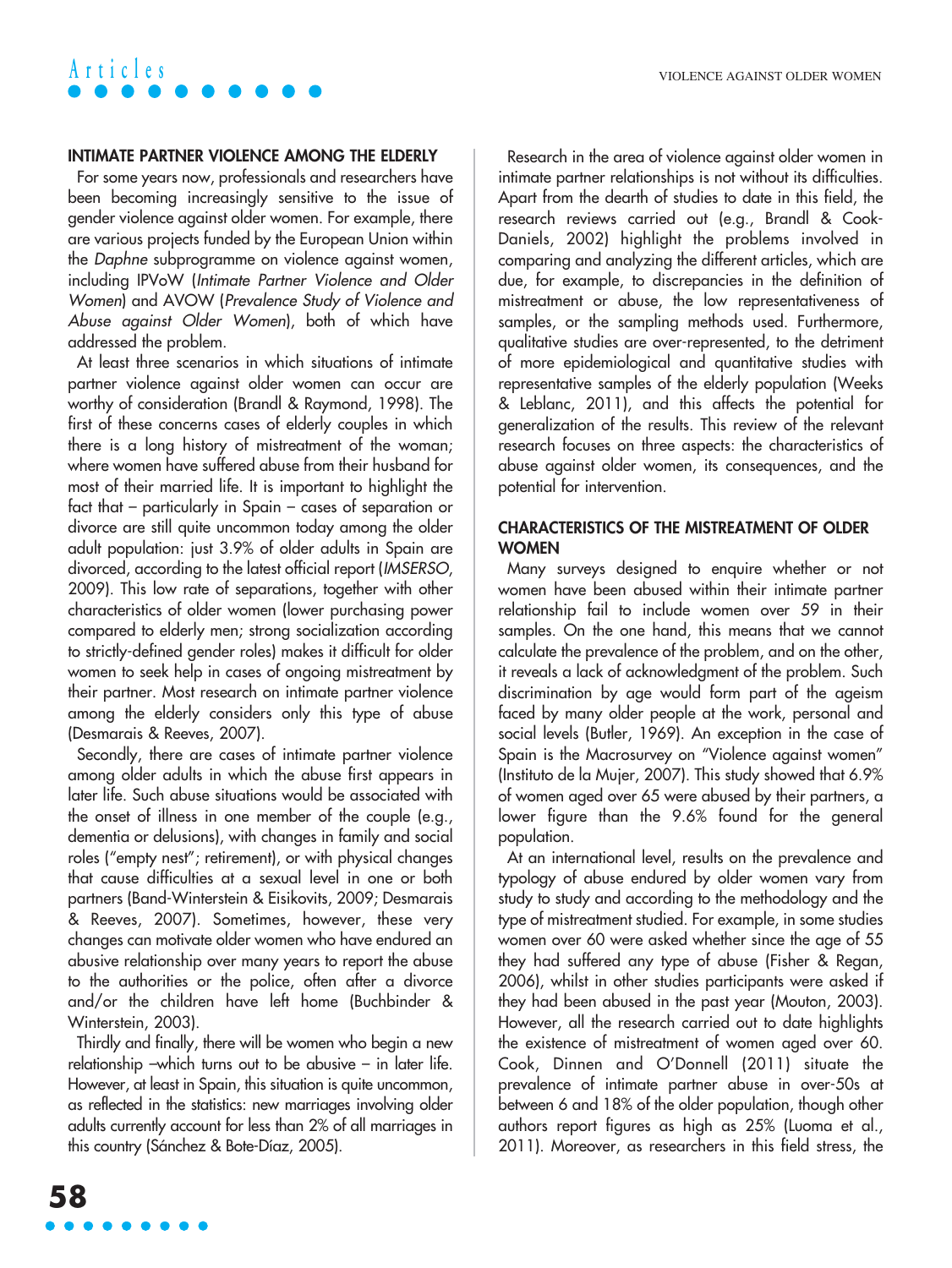abuse in question is of long duration (10 years or more) (Bonomi et al., 2007; Montminy, 2005; Wilke & Vinton, 2005), and can involve a combination of different types of abuse (physical, emotional, sexual, etc.). (Fisher & Regan, 2006; Leite, Cavalcante, & Reichenheim, 2008) Other authors point out the greater prevalence of emotional mistreatment (such as threats or control from the husband) or even economic abuse, as opposed to the more physical kind (Bonomi, Anderson, Reid, Carrell, Fishman, Rivara, & Thompson, 2007; Zink, Jacobson, Regan, Fisher, & Pabst, 2006).

Finally, studies that have compared the profiles of abused women according to their age found that the older the victim: (a) the greater her dependence on the abuser at an economic, emotional and even physical level (Beaulaurier, Seff, Newman, & Dunlop, 2007); (b) the greater the pressure of cultural imperatives about what marriage means and implies, which makes it more difficult for women to report their partners' abuse, and (c) the greater the family and social pressure on her to act as carer when her partner becomes dependent (Band-Winterstein & Eisikovits, 2009; Seaver, 1996). Moreover, as mentioned earlier, older women tend to suffer violence from their partner over a longer period of time (Wilke & Vinton, 2005) and tend to seek less help, even after having reported the abuser (Lundy & Grossman, 2009). For example, Band-Winterstein and Eisikovits (2009), in a qualitative study, interviewed 40 older women who had experienced or continued to experience domestic violence from their partner. Their results showed that the women continued to endure abuse, even though it was no longer so physical in nature; moreover, what clearly emerged was that they saw themselves faced with having to look after their partner, so that the dyad of caregiver-care recipient would constitute a new scenario for their continuing to experience maltreatment and humiliation.

#### **CONSEQUENCES OF THE MISTREATMENT OF OLDER WOMEN**

The consequences of abuse against older women do not differ greatly from those found in younger women, as regards aspects such as severity of the violence, types of bodily harm or the presence of guilt in victims (Wilke & Vinton, 2005); however, it has been observed that older women tend to have more health problems, anxiety and somatization, and to use more medication (antidepressants, anxiolytics, etc.) (Stein & Barrett-Connor, 2000; Wilke & Vinton, 2005).

**Articles**

Thus, the impact of intimate partner violence on older women would involve not only physical but also psychological health; moreover, such abuse can in some cases lead directly or indirectly to the woman's death (McGarry, Simpson, & Hinchliff-Smith, 2011). First of all, studies comparing older women who are the victims of intimate partner violence with non-victim older women report poorer general health, both objective and subjective, in the former (Mouton et al., 2004; Mouton, Rodabough, Rovi, Brzyski, & Katerndahl, 2010). For example, the impact at a physical level can bring about bone and digestive problems, chronic pain, high blood pressure and heart disorders (Fisher & Regan, 2006; Fisher, Zink, & Regan, 2011; Zink, Fisher, Regan, & Pabst, 2005).

At a more psychological level, greater depression and anxiety have been found in older women abused by their partners compared to the older population in general (Fisher & Regan, 2006; Fisher et al., 2011; Mouton et al., 2010; Zink et al., 2005). It is also important to highlight the effects of long-term abuse on these women's sense of identity, on how they define themselves (self-concept) and on how they value themselves (self-esteem). From the perspective of Psychology of the Life Cycle, old age can constitute a period of reflection upon and appraisal of life, during what Erikson (1982) described as the final stage of his Integrity versus Despair theory. Buchbinder and Winterstein (2003) interviewed twenty women aged over 60 that had endured situations of mistreatment at the hands of their partners. These women's responses reflected an identity struggling with its past, its present and its future. Thus, looking back, they felt either that they were heroines for having put up with everything they had suffered, or disappointed with themselves for the same reason. In the present, they talked about the pain they felt over the sacrifices they had made in the past, especially in protecting their children, and sadness that such sacrifice was not rewarded with greater social and emotional support from their children today; as regards the future they envisaged for themselves, they were fearful, seeing the potential for being caught in a trap whereby they were dependent on their partner, whom in turn they may have to eventually look after when he became dependent himself.

Finally, some studies have even enquired whether the consequences of such abuse against older women could be fatal. For example, Baker, Lacroix, Wu, Cochrane, Wallace and Woods (2009) carried out a longitudinal study with women aged between 50 and 79, who were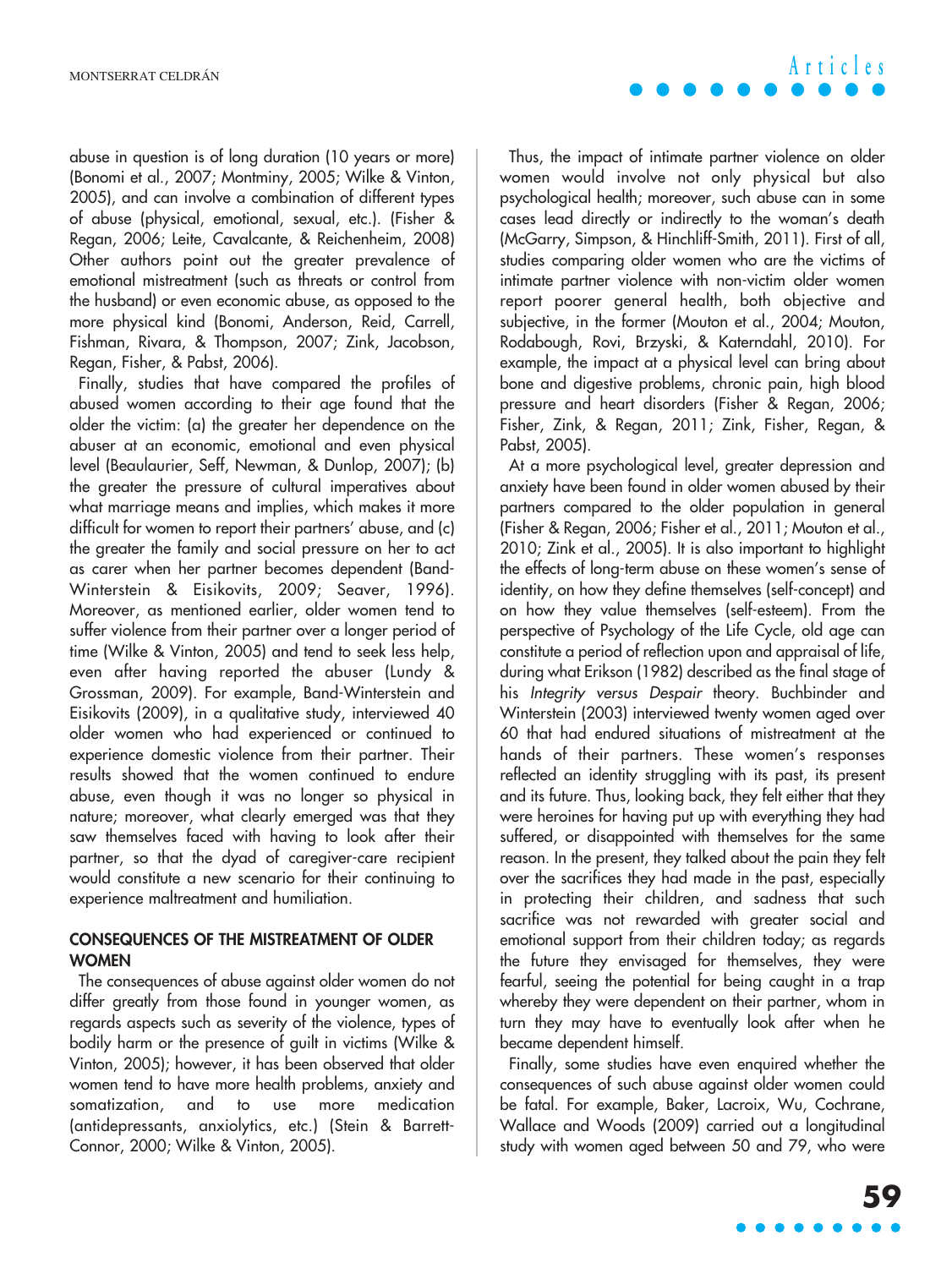asked whether they had experienced abuse – physical, verbal, or both – over the last year. They found a positive association between verbal and physical abuse and subsequent mortality in older women, even after controlling for variables such as age or educational level. However, these deaths were not the result of murder or manslaughter. Some authors argue that they can result from the stress of the situations they have endured, with its harmful effects on the women at a psycho-neuroimmunological level (Baker, 2007). Few studies have offered data on homicide of older women resulting from the intimate partner violence received, though the existing research has suggested that it may be due to neglectful caregiving or actual murder, with subsequent suicide on the part of the perpetrator (Karch & Nunn, 2011; Malphurs, Eisdorfer, & Cohen, 2001).

#### **INTERVENTION IN SITUATIONS OF INTIMATE PARTNER ABUSE IN OLDER PEOPLE**

A third area in need of review here deals with the question of intervention programmes in the area of intimate partner abuse among older women. Before looking at some of the intervention already carried out, we should do well to consider two important aspects: the way the abuse of older women is seen by professionals, and the barriers that can prevent older women from using the services available.

#### How professionals view intimate partner abuse among older adults

Authors such as Scott, McKie, Morton, Seddon and Wosoff (2004) have noted the lack of communication and collaboration between professionals in the fields of gerontology and geriatrics and people working directly with abused women. Specialists in gerontological issues have tended to look at situations of abuse against older adults from the theory of stress and burnout in carers. By way of example we might consider the story recounted by Brandl (1997) that highlights how perverse this practice can be. She reproduces the account by a 70-year-old man who has inflicted several bruises on his wife:

"My wife is the most important person in the world for me. But she doesn't understand how difficult things are for me. She can't look after herself or the house, or cook. I've only hit her once – I lost control for a moment. It won't happen again, I love her too much."

In many cases the social services may recommend psychological support and help for this caregiver, and regular care in a day centre for his wife, thus validating the assailant and empathizing with him. According to Straka and Montminy (2006), the model referring to elder abuse has a tendency to be based on help for the carer and on moving the dependent partner into residential care. However, if in this same story the aggressor were a 25-year-old man, we could be looking at an example of a wife batterer who downplays the problem, denies blame, and indeed shifts the responsibility to his wife for making him lose control (Brandl, 1997).

On the other hand, the professionals who work with abused women and the services available for them fail to take into account the needs and realities of older women in situations of intimate partner violence, so that, in general, the use this group of women make of such services is quite scarce (Straka & Montminy, 2006).

#### Barriers to asking for help

In general, these older women tend to report the violence they suffer and talk about it less than do younger women (Zink et al., 2005). Beaulaurier, Seff and Newman (2008) proposed a help model that included the different types of barriers encountered by older women prepared to seek help. The model covers internal and external aspects of the person and characteristics of the abuser, constituting three blocks of barriers that coincide with those proposed by other authors studying other groups of women (e.g., Grigsby & Hartman, 1997). As regards **internal barriers**, the model defines five types (Beaulaurier, Seff, Newman, & Dunlop, 2005): (1) a desire to protect the family, and above all the children, from the situation; (2) feelings of self-blame and resignation after so many years of domestic violence; (3) feelings of being vulnerable and dependent financially and socially on their partner; (4) feelings of despair over an uncertain future, and (5) the importance of secrecy, also common in other age groups, whereby "what happens in the family should stay in the family," and not leak out to other areas of life. Thus, older women may understand in different ways what abuse is (because of their culture and upbringing), may not see themselves as abused, may feel more sense of stigma and shame at reporting their husbands, and may feel more lonely and socially isolated than younger women.

As far as **external barriers** are concerned, the model's authors (Beaulaurier et al., 2007) identify three types: (1) these older women believe they will receive little support from the rest of the family; (2) there is considerable religious pressure, and marriage is highly valued in their community; (3) the women are mistrustful of the judicial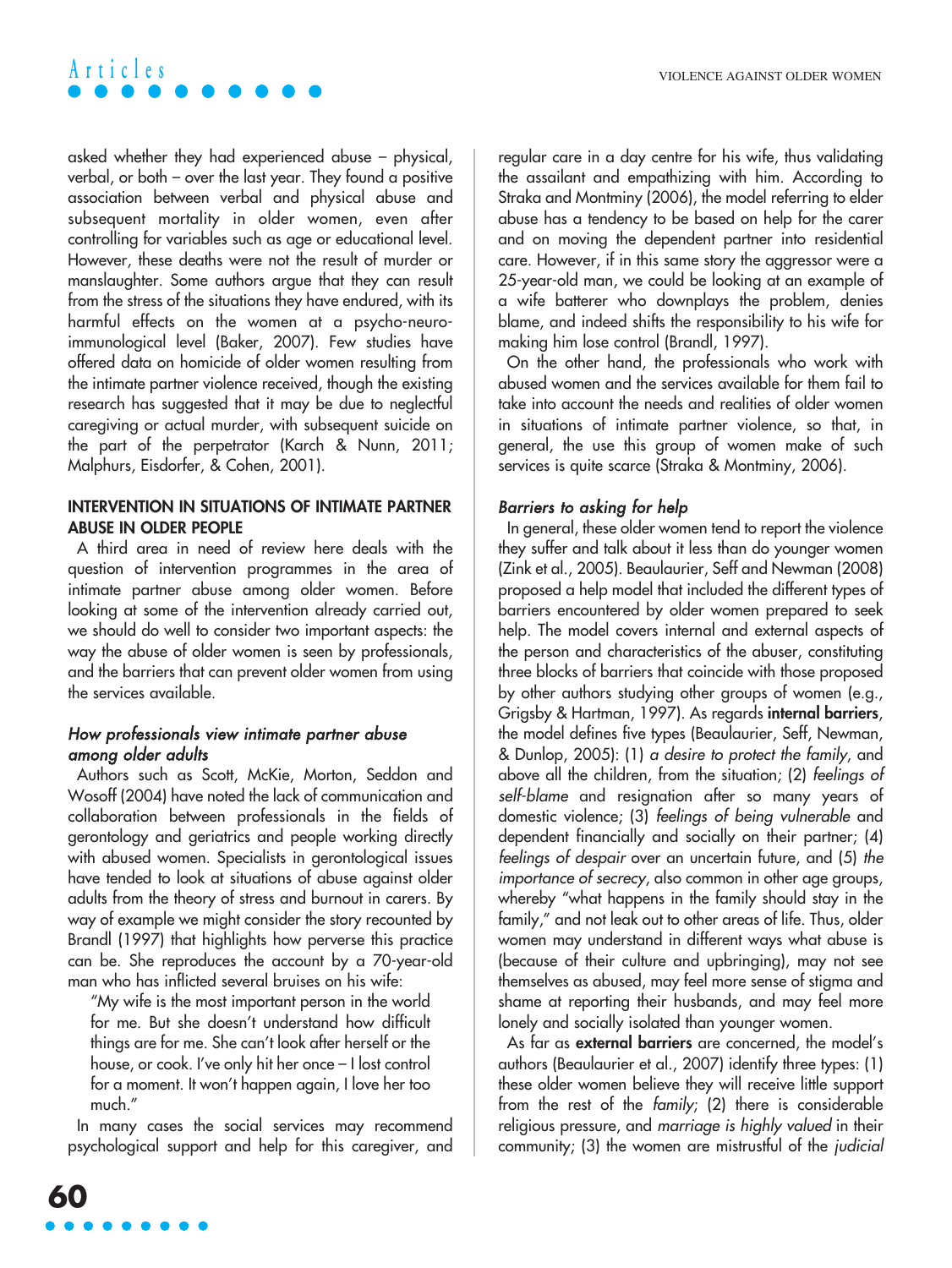system and of professionals specializing in intimate partner violence, and (4) there are few resources available in their community for dealing with their problem. A lack of specific information on violence against older women, a belief that doctors and other professionals working in this area do not consider old age as a context involving situations of gender violence, or a fear that reporting their abuser will lead to their being put in residential care are more concrete examples of the external barriers these women might see in their way (Beaulaurier & Taylor, 2001; Zink, Jacobson, Regan, & Pabst, 2004). Finally, as regards the **characteristics of the aggressor**, these authors highlight isolation of the victim, intimidation, and jealous behaviour toward these women as helping to prevent their asking for help (Beaulaurier et al., 2008).

#### Interventions with older women

In general, there are few specific instruments for detecting situations of IPV in older women, few services and intervention procedures up and running, and little research on the validity and utility of intervention programmes (Brownell & Heiser, 2006; Seaver, 1996; Vinton, 1999). For example, the review by Brandl and Cook-Daniels (2002) found just 26 articles dealing with services and interventions related to this group of women, and from which it emerged, indeed, that older women are reluctant to seek help and more likely to reject the intervention options offered to them. As regards specific instruments for the study of this phenomenon, they are few and far between, though one such tool would be the Family violence against older women scale, by Paranjape, Rodriguez, Gaughan and Kaslow (2009).

Studies on general services for victims of IPV reveal an under-representation of services and programmes for older women (Fisher, Zink, Pabst, Regan, & Rinto, 2003). For example, in a study carried out in British Columbia (Canada), Hightower, Smith, Ward-Hall and Hightower (2000) observed that only 2% of women in shelters or transition houses were aged over 60, and that just 4% of such houses offered specific programmes for older women. Moreover, where courses on prevention were provided to communities, there was a notable scarcity of presentations in senior citizens' centres. Nevertheless, once the awareness of the professionals involved towards the mistreatment of older women had been raised, researchers found improvements in service provision and attention to this group. For example, in a study with a five-year followup, Vinton, Altholz and Lobell-Boesch (1997) noted how,

at centres for IPV victims, the provision of specific services for older women increased from 8% to 22%.

One of the aspects on which most research work has been done is the utility and adaptation of female IPV victims' shelters in relation to older women. Some authors consider that the needs of older women are similar to those of younger women: a safe place to stay, satisfaction of their most basic needs, access to psychological counselling, healthcare provision, social and emotional support, and so on (Pritchard, 2000; Schaffer, 1999; Vinton, 1998); others argue that women's shelters are primarily designed for younger women, since support groups focus on aspects such as children and work, rather than issues related to the difficulties typically faced by older women who have reported their husband or partner for IPV. For instance, Straka and Montminy (2006) reviewed the problems women's shelters have for adapting to older women. They highlighted organizational and staff aspects, citing in particular the fact that such houses make no provision for the mobility difficulties of older people, and that staff are not familiar with the specific needs of older adults.

Authors such as Buchbinder and Winterstein (2003) go further, highlighting the specific intervention needs older women would have due to their age. In line once more with Erikson's theory, for these authors professionals working with older women IPV victims should take into account the importance of their life narrative, how they see their lives and how they understand the pain and suffering they have endured for so many years, so that they can be helped to build a future in which they feel stronger and more independent. Finally, an added problem is that, as observed in some interventions with older women, the proportion of them who actually leave their abusive partner is low. For example, Seaver (1996) described a programme in Milwaukee (USA) involving 132 older women that had been mistreated by their partners. The intervention included a weekly support group and education about services specially tailored to their needs, and even then only 39% decided to end the relationship with their partner.

#### **DISCUSSION**

This article has presented a review of the literature on violence against older women from a gender perspective, highlighting its principal characteristics, its consequences and the potential for intervention. This approach to the field of the mistreatment of older women is crucial, given that neither gerontological nor geriatrics research, nor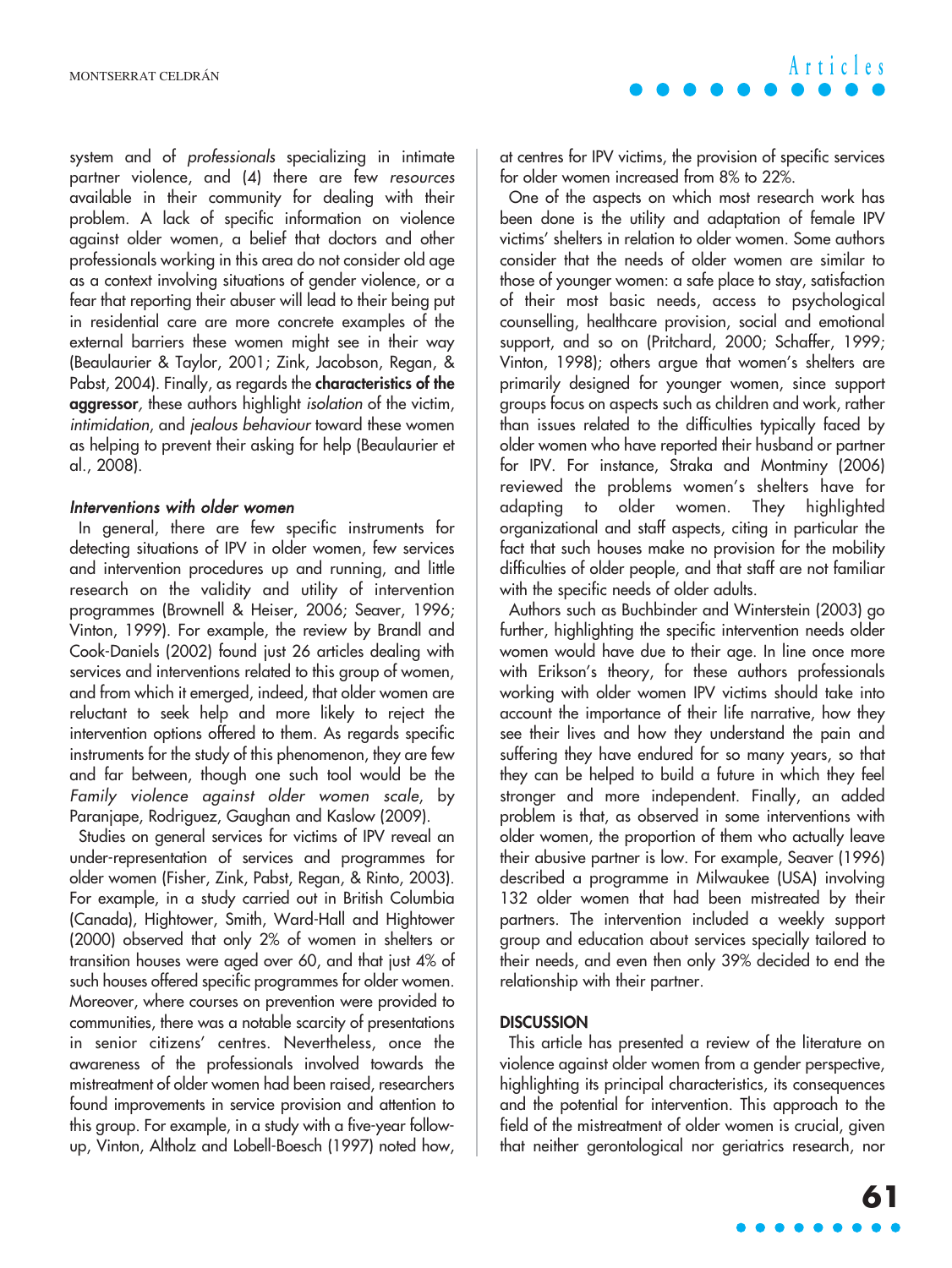even studies on intimate partner violence, have dealt to any significant extent with this type of elder abuse (Beaulaurier et al., 2005). Much of the research on IPV has been frankly ageist, failing to take into account old age as a stage in which this type of violence can occur, while studies in elder abuse have overlooked the gender dimension, on focusing on abuse in caregiving situations (Weeks & Leblanc, 2011).

It is very important to consider this gender perspective, since not only do cases of intimate partner mistreatment regularly occur in older women, but also, older women are often mistreated in situations of dependence. Thus, the woman is the victim in two types of abuse: when she needs a caregiver in her daily life activities, and when she is abused by her partner in a relationship without dependence. Nevertheless, it should also be stressed that these two types of mistreatment of older women are not mutually exclusive, since there may be cases of IPV that continue when one of the partners becomes more dependent due to health problems.

From this review of the literature, the following conclusions can be drawn. Intimate partner violence exists in older adults, and has different characteristics from those of IPV in other stages of the life cycle. In these older women a series of important negative factors come together, including aspects related to their generationcohort in terms of access to education or employment which make them more dependent on their partners today, effects of the historical period in which they have lived their life and its values and ideas about marriage and domestic violence, as well as effects associated with their age and long exposure to abuse from their partners (Zink, Regan, Jacobson, & Pabst, 2003). Moreover, the fragility implied by a state of health potentially already debilitated by the ageing process (in both the woman and her partner) and the fear of loneliness or having to go into residential care make it even more difficult for such women to report the abuse they are suffering.

Furthermore, it is essential to rethink how services for women victims of IPV are organized, with a view to better serving the needs of older women. It will be necessary, on the one hand, to design training and education programmes for professionals and others working in this field in order to raise their awareness about older abused women, and on the other hand, to offer support groups and counselling services, organize prevention campaigns in senior citizens' centres, and set in motion other initiatives aimed at helping this group. Finally, we should be mindful of the extreme scarcity of research in this field to date, which implies a need for both qualitative and quantitative/epidemiological studies so that we can learn more about the reality of abused older women – a need that is especially urgent in the Spanish context.

#### **REFERENCES**

- Baker, M. W. (2007). Elder mistreatment: Risk, vulnerability, and early mortality. Journal of the American Psychiatric Nurses Association,12, 313– 321.
- Baker, M. W., Lacroix, A. Z., Wu, Ch., Cochrane, B., Wallace, R., & Woods, N. F. (2009). Mortality risk associated with physical and verbal abuse in women aged 50 to 79. Journal of the American Geriatrics Society, 57, 1799–1809.
- Band-Winterstein, T., & Eisikovits, Z. (2009). Aging out of violence: Multiple faces of intimate violence over the life span. Qualitative Health Research, 19(2), 164– 180.
- Beaulaurier, R. L., & Taylor, S. H. (2001). Dispelling fears about aging with a disability: Lessons from the disability rights community. Journal of Gerontological Social Work, 35(2), 81–98.
- Beaulaurier, R. L., Seff, L. R., & Newman, F. L. (2008). Barriers to help-seeking for older women who experience intimate partner violence: A descriptive model. Journal of Women & Aging, 20(3/4), 231– 248.
- Beaulaurier, R. L., Seff, L. R., Newman, F. L., & Dunlop, B. (2005). Internal barriers to help seeking for middleaged and older women who experience intimate partner violence. Journal of Elder Abuse & Neglect, 17(3), 53–74.
- Beaulaurier, R. L., Seff, L. R., Newman, F. L., & Dunlop, B. (2007). External barriers to help seeking for older women who experience intimate partner violence. Journal of Family Violence, 22, 747–755.
- Bonomi, A. E., Anderson, M. L., Reid, R. J., Carrell, D., Fishman, P. A., Rivara, F. P., & Thompson, R. S. (2007). Intimate partner violence in older women. The Gerontologist, 47(1), 34–41.
- Brandl, B. (1997). Developing services for older abused women: A guide for domestic abuse programs. Madison: Wisconsin Coalition Against Domestic Violence.
- Brandl, B., & Cook-Daniels, L. (2002). Domestic abuse in later life. Washington, DC: National Resource Center on Domestic Violence.
- Brandl, B., & Raymond, J. A. (1998). Family violence in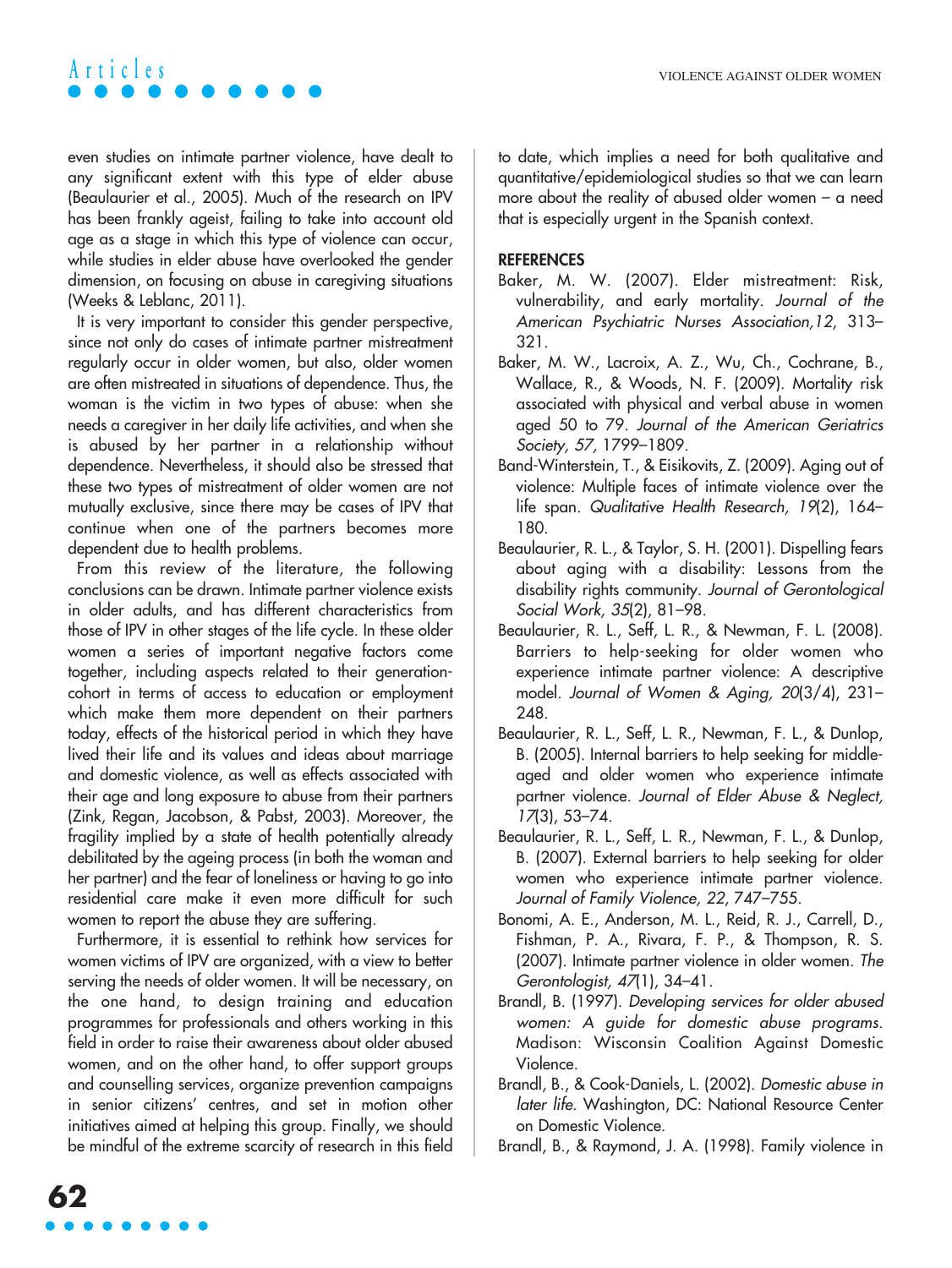later life, situations of elder mistreatment another form of domestic violence that requires interdisciplinary solutions. Victimization of the Elderly and Disabled, 1(1), 3–4.

- Brownell, P., & Heiser, D. (2006). Psycho-Educational Support Groups for Older Women Victims of Family Mistreatment. Journal of Gerontological Social Work, 46(3-4), 145–160.
- Buchbinder, E., & Winterstein, T. (2003). "Like a wounded bird": Older battered women's life experiences with intimate violence. Journal of Elder Abuse & Neglect, 15(2), 23–44.
- Butler, R. N. (1969). Age-ism: Another form of bigotry. The Gerontologist, 9, 243–246.
- Cook, J. M., Dinnen, S., & O'Donnell, S. (2011). Older women survivors of physical and sexual violence: a systematic review of the quantitative literature. Journal of Women's Health, 20(7), 1075–1081.
- Desmarais, S. L., & Reeves, K. A. (2007). Gray, black and blue: The state of research and intervention for intimate partner abuse among elders. Behavioral Sciences and the Law, 25, 377–391.
- Erikson, E. H. (1982). The Life Cycle Completed. Norton: New York.
- Fisher, B., & Regan S. (2006). The extent and frequency of abuse in the lives of older women and their relationship with health outcomes. The Gerontologist, 46(2), 200–209.
- Fisher, B. S., Zink, T., & Regan, S. L. (2011). Abuses against older women: Prevalence and health effects. Journal of Interpersonal Violence, 26(2) 254–268.
- Fisher, B. S., Zink, T., Pabst, S., Regan, S., & Rinto, B. (2003). Services and programming for older abused women: the Ohio experience. Journal of Elder Abuse & Neglect, 15(2), 67–83.
- Grigsby, N., & Hartman, B. (1997). The barriers model: An integrated strategy for intervention with battered women. Psychotherapy, 31, 485–497.
- Hightower, J., Smith, M. J., Ward-Hall, C. A., & Hightower, H. C. (2000). Meeting the needs of abused older women? A British Columbia and Yukon transition house survey. Journal of Elder Abuse & Neglect, 11(4), 39–57.
- Iborra, I. (2008). Maltrato de personas mayores en la familia en España [Elder abuse in the family in Spain]. Fundación de la Comunitat Valenciana para el estudio de la violencia (Centro Reina Sofía). Retrieved February 2012, http://www.centroreinasofia.es/ informes/Maltrato\_Elder.pdf
- IMSERSO (2009). Las personas mayores en España. Informe 2008 [Senior citizens in Spain. 2008 Report]. Madrid: Ministerio de Sanidad y Política Social.
- Instituto de la Mujer (2007). La violencia contra las mujeres. Resultados de la macroencuesta [Violence against women. Results of the macrosurvey]. Madrid: Ministerio de Trabajo y Asuntos Sociales e Instituto de la Mujer.
- Karch, D., & Nunn, K. C. (2011). Characteristics of elderly and other vulnerable adult victims of homicide by a caregiver: national violent death reporting system—17 US States, 2003-2007. Journal of Interpersonal Violence, 26(1), 137–157.
- Leite, C., Cavalcante, P., & Reichenheim, M. E. (2008). Rompendo o silêncio e suas barreiras: um inquérito domiciliar sobre a violência doméstica contra idosos em área de abrangência do Programa Médico de Família de Niterói, Rio de Janeiro, Brasil [Breaking the silence and its barriers: a household survey on domestic violence against the elderly in the area covered by the Family Doctor Program in Niterói, Rio de Janeiro, Brazil]. Cadernos de Saúde Pública, 24(10), 2289–2300.
- Lundy, M., & Grossman, S. F. (2009). Domestic violence service users: A comparison of older and younger women victims. Journal of Family Violence, 24, 297– 309.
- Luoma, M. L., Koivusilta, M., Lang, G., Enzenhofer, E., De Donder, L., Verté, D., Reingarde, J., Tamutiene, I., Ferreira-Alves, J., Santos, A. J., & Penhale, B. (2011). Prevalence Study of Abuse and Violence against Older Women. Results of a Multi-cultural Survey in Austria, Belgium, Finland, Lithuania, and Portugal (European Report of the AVOW Project). Finland: National Institute for Health and Welfare (THL). Retrieved February 2012, http://www.thl.fi/thl-client/pdfs/e9532fd3-9f77-4446- 9c12-d05151b50a69
- Malphurs, J., Eisdorfer, C., & Cohen, D. (2001). A comparison of antecedents of homicide-suicide and suicide in older married men. American Journal of Geriatric Psychiatry, 9(1), 49–57.
- McGarry, J., Simpson, C., & Hinchliff-Smith, K. (2011). The impact of domestic abuse for older women: a review of the literature. Health and Social Care in the Community,19(1), 3–14.
- Montminy, L. (2005). Older women's experiences of psychological violence in their marital relationships. Journal of Gerontological Social Work, 46(2), 3–22.